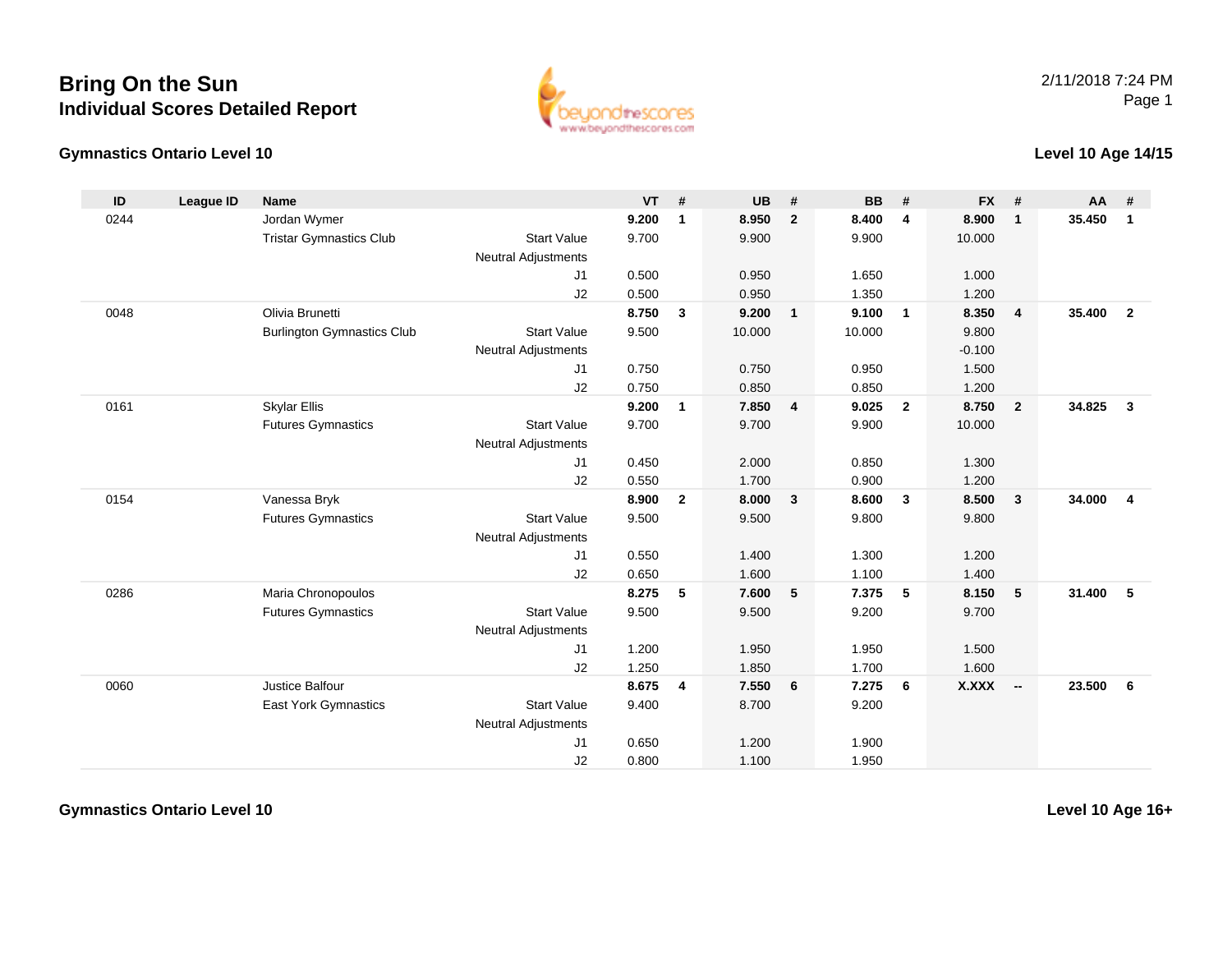## **Bring On the Sun Individual Scores Detailed Report**



| ID   | <b>League ID</b> | <b>Name</b>                       |                            | VT             | #              | <b>UB</b>      | #              | <b>BB</b>      | #                       | <b>FX</b>      | #                       | AA     | #                       |
|------|------------------|-----------------------------------|----------------------------|----------------|----------------|----------------|----------------|----------------|-------------------------|----------------|-------------------------|--------|-------------------------|
| 0050 |                  | Alexis Didomizio                  |                            | 9.375          | $\mathbf{1}$   | 9.325          | $\overline{2}$ | 9.475          | $\overline{1}$          | 8.825          | $\overline{\mathbf{4}}$ | 37.000 | $\overline{1}$          |
|      |                  | <b>Burlington Gymnastics Club</b> | <b>Start Value</b>         | 10.000         |                | 10.000         |                | 10.000         |                         | 10.000         |                         |        |                         |
|      |                  |                                   | <b>Neutral Adjustments</b> |                |                |                |                |                |                         |                |                         |        |                         |
|      |                  |                                   | J1                         | 0.550          |                | 0.650          |                | 0.500          |                         | 1.150          |                         |        |                         |
|      |                  |                                   | J2                         | 0.700          |                | 0.700          |                | 0.550          |                         | 1.200          |                         |        |                         |
| 0174 |                  | Hope Moxam                        |                            | 9.150          | 4              | 9.350          | $\overline{1}$ | 8.750          | $\overline{4}$          | 8.925          | $\overline{\mathbf{2}}$ | 36.175 | $\overline{2}$          |
|      |                  | <b>Futures Gymnastics</b>         | <b>Start Value</b>         | 9.700          |                | 9.800          |                | 10.000         |                         | 10.000         |                         |        |                         |
|      |                  |                                   | <b>Neutral Adjustments</b> |                |                |                |                |                |                         |                |                         |        |                         |
|      |                  |                                   | J1                         | 0.650          |                | 0.400          |                | 1.150          |                         | 1.100          |                         |        |                         |
|      |                  |                                   | J2                         | 0.450          |                | 0.500          |                | 1.350          |                         | 1.050          |                         |        |                         |
| 0052 |                  | Alexis Geneau                     |                            | 9.175          | 3              | 9.300          | 3              | 8.500          | 5                       | 8.850          | $\mathbf{3}$            | 35.825 | $\overline{\mathbf{3}}$ |
|      |                  | <b>Burlington Gymnastics Club</b> | <b>Start Value</b>         | 9.700          |                | 10.000         |                | 10.000         |                         | 9.800          |                         |        |                         |
|      |                  |                                   | Neutral Adjustments        |                |                |                |                |                |                         |                |                         |        |                         |
|      |                  |                                   | J1                         | 0.500          |                | 0.700          |                | 1.600          |                         | 0.900          |                         |        |                         |
| 0054 |                  | Alexandria Kline                  | J2                         | 0.550<br>8.900 | 5              | 0.700<br>8.525 | 5              | 1.400<br>8.850 | $\overline{\mathbf{3}}$ | 1.000<br>9.075 | $\overline{1}$          | 35.350 | $\overline{4}$          |
|      |                  | <b>Burlington Gymnastics Club</b> | <b>Start Value</b>         | 9.500          |                | 9.800          |                | 9.900          |                         | 10.000         |                         |        |                         |
|      |                  |                                   | <b>Neutral Adjustments</b> |                |                |                |                |                |                         |                |                         |        |                         |
|      |                  |                                   | J1                         | 0.500          |                | 1.250          |                | 1.200          |                         | 1.000          |                         |        |                         |
|      |                  |                                   | J2                         | 0.700          |                | 1.300          |                | 0.900          |                         | 0.850          |                         |        |                         |
| 0241 |                  | Alana Ricketts                    |                            | 9.275          | $\mathbf{2}$   | 8.275          | 6              | 9.375          | $\overline{2}$          | 7.775          | 8                       | 34.700 | -5                      |
|      |                  | <b>Tristar Gymnastics Club</b>    | <b>Start Value</b>         | 9.700          |                | 9.700          |                | 9.900          |                         | 9.600          |                         |        |                         |
|      |                  |                                   | <b>Neutral Adjustments</b> |                |                |                |                |                |                         | $-0.100$       |                         |        |                         |
|      |                  |                                   | J1                         | 0.450          |                | 1.500          |                | 0.450          |                         | 1.800          |                         |        |                         |
|      |                  |                                   | J2                         | 0.400          |                | 1.350          |                | 0.600          |                         | 1.650          |                         |        |                         |
| 0057 |                  | Kristen Zucker                    |                            | 8.800          | 6              | 9.000          | 4              | 7.700          | $\overline{7}$          | 8.175          | 6                       | 33.675 | 6                       |
|      |                  | <b>Burlington Gymnastics Club</b> | <b>Start Value</b>         | 9.500          |                | 9.900          |                | 9.900          |                         | 9.600          |                         |        |                         |
|      |                  |                                   | Neutral Adjustments        |                |                |                |                |                |                         |                |                         |        |                         |
|      |                  |                                   | J1                         | 0.750          |                | 0.900          |                | 2.350          |                         | 1.500          |                         |        |                         |
|      |                  |                                   | J2                         | 0.650          |                | 0.900          |                | 2.050          |                         | 1.350          |                         |        |                         |
| 0165 |                  | Jouy Khalil                       |                            | 8.800          | 6              | 7.575          | 8              | 7.475          | 8                       | 8.350          | $5\phantom{.0}$         | 32.200 | $\overline{7}$          |
|      |                  | <b>Futures Gymnastics</b>         | <b>Start Value</b>         | 9.500          |                | 10.000         |                | 9.100          |                         | 9.800          |                         |        |                         |
|      |                  |                                   | <b>Neutral Adjustments</b> |                |                |                |                |                |                         | $-0.100$       |                         |        |                         |
|      |                  |                                   | J1                         | 0.700          |                | 2.650          |                | 1.700          |                         | 1.500          |                         |        |                         |
|      |                  |                                   | J2                         | 0.700          |                | 2.200          |                | 1.550          |                         | 1.200          |                         |        |                         |
| 0152 |                  | Megan Au                          |                            | 8.700          | $\overline{7}$ | 7.450          | 9              | 7.800          | 6                       | 8.150          | $\overline{7}$          | 32.100 | 8                       |
|      |                  | <b>Futures Gymnastics</b>         | <b>Start Value</b>         | 9.500          |                | 9.000          |                | 9.100          |                         | 9.500          |                         |        |                         |
|      |                  |                                   | <b>Neutral Adjustments</b> |                |                |                |                |                |                         |                |                         |        |                         |
|      |                  |                                   | J <sub>1</sub>             | 0.800          |                | 1.400          |                | 1.350          |                         | 1.300          |                         |        |                         |